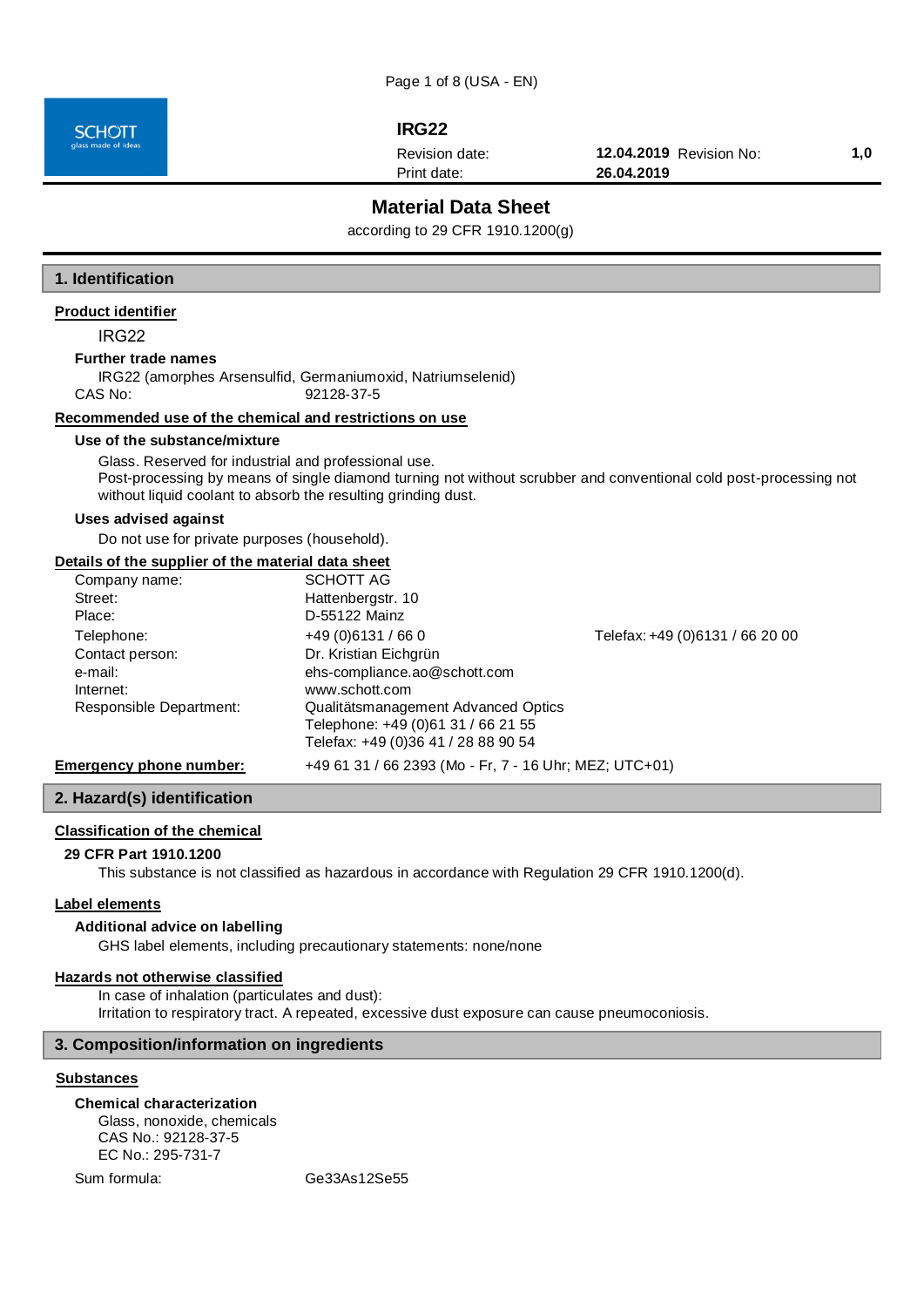**SCHOTT** 

# **IRG22**

Revision date:

Print date:

**12.04.2019** Revision No: **1,0 26.04.2019**

# **Material Data Sheet**

according to 29 CFR 1910.1200(g)

# **4. First-aid measures**

## **Description of first aid measures**

#### **After inhalation**

Provide fresh air. When in doubt or if symptoms are observed, get medical advice.

#### **After contact with skin**

particulates and dust: In case of skin reactions, consult a physician.

#### **After contact with eyes**

particulates and dust: Rinse immediately carefully and thoroughly with eye-bath or water. In case of eye irritation consult an ophthalmologist.

#### **After ingestion**

particulates and dust: Get medical advice/attention.

# **Most important symptoms and effects, both acute and delayed**

No known symptoms to date.

**Indication of any immediate medical attention and special treatment needed** Treat symptomatically.

#### **5. Fire-fighting measures**

#### **Extinguishing media**

#### **Suitable extinguishing media**

Co-ordinate fire-fighting measures to the fire surroundings.

#### **Specific hazards arising from the chemical**

The product itself does not burn. In case of fire may be liberated: Metal oxide smoke, toxic

#### **Special protective equipment and precautions for fire-fighters**

Wear a self-contained breathing apparatus and chemical protective clothing. Full protection suit.

#### **Additional information**

Supress gases/vapours/mists with water spray jet. Collect contaminated fire extinguishing water separately. Do not allow entering drains or surface water.

## **6. Accidental release measures**

#### **Personal precautions, protective equipment and emergency procedures**

Provide adequate ventilation. Avoid dust formation. Do not breathe dust. Avoid contact with skin, eyes and clothes. Use personal protection equipment.

#### **Environmental precautions**

Do not allow to enter into surface water or drains.

#### **Methods and material for containment and cleaning up**

Take up mechanically. Treat the recovered material as prescribed in the section on waste disposal.

## **Reference to other sections**

Safe handling: see section 7 Personal protection equipment (PPE): see section 8 Disposal: see section 13

#### **7. Handling and storage**

#### **Precautions for safe handling**

#### **Advice on safe handling**

Provide adequate ventilation. Avoid dust formation. Do not breathe dust. Avoid contact with skin, eyes and clothes. Use personal protection equipment.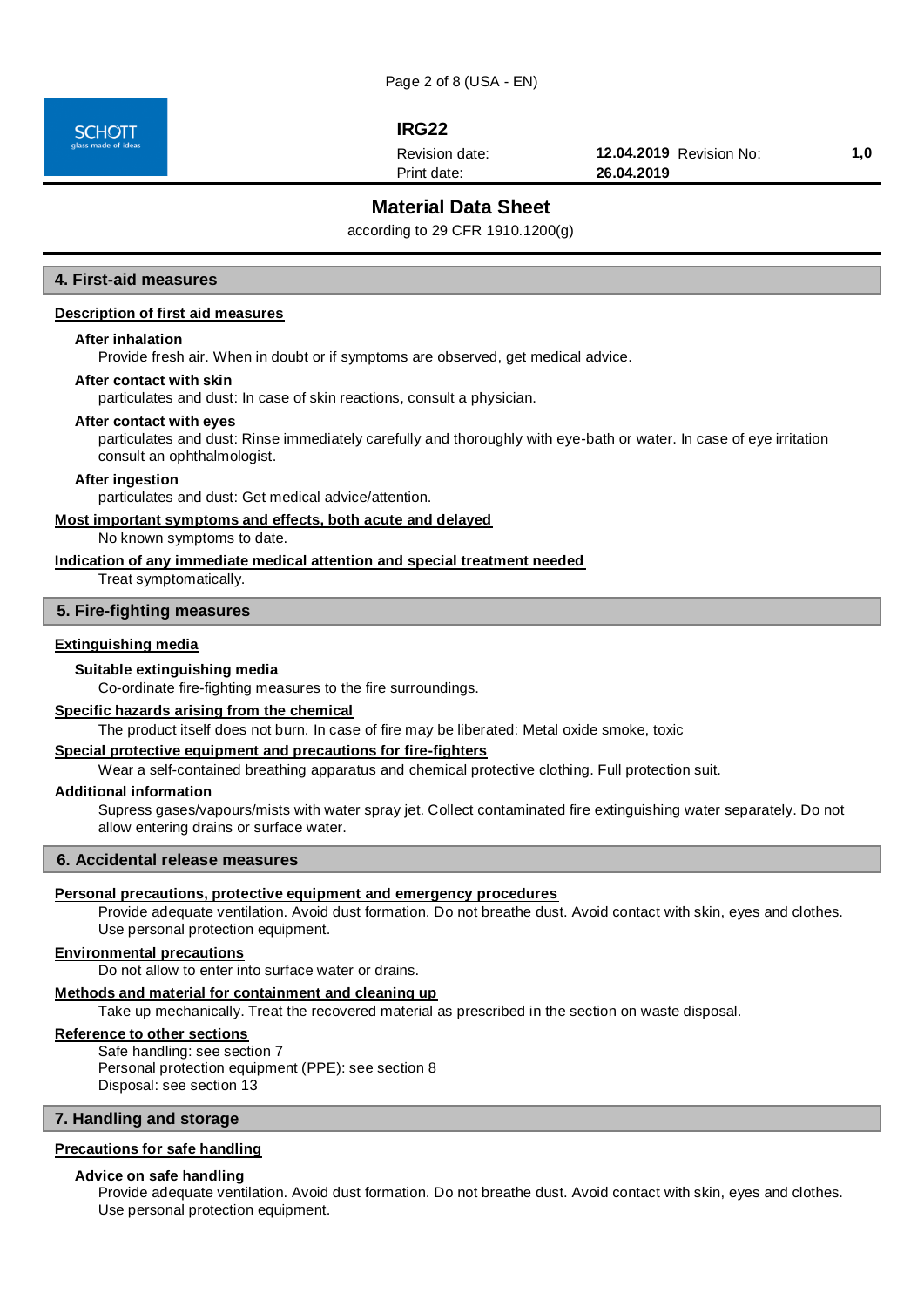

# **IRG22**

Revision date:

Print date:

**12.04.2019** Revision No: **1,0 26.04.2019**

# **Material Data Sheet**

according to 29 CFR 1910.1200(g)

## **Advice on protection against fire and explosion**

No special fire protection measures are necessary.

## **Conditions for safe storage, including any incompatibilities**

#### **Requirements for storage rooms and vessels**

Keep locked up. Store in a place accessible by authorized persons only. Provide adequate ventilation as well as local exhaustion at critical locations. Store in a dry place.

#### **Hints on joint storage**

Do not store together with: Strong acid, hydrofluoric acid, phosphoric and phosphorous acid, Alkali (lye), concentrated

#### **Further information on storage conditions**

Protect from moisture.

# **8. Exposure controls/personal protection**

#### **Control parameters**

#### **Exposure limits**

| CAS No.   | Substance                                                 | ppm                        | mq/m <sup>3</sup> | $f$ / $c$ cl | Category  | Origin            |
|-----------|-----------------------------------------------------------|----------------------------|-------------------|--------------|-----------|-------------------|
|           | Arsenic inorganic compounds, as As                        |                            | 0.01              |              | TWA (8 h) | <b>ACGIH-2018</b> |
| 7440-38-2 | Arsenic, inorganic compounds (as As)                      |                            | 0.01              |              | TWA (8 h) | <b>PEL</b>        |
|           | Particulates not Otherwise regulated (PNOR)<br>Total dust | 1765l<br>mp/m <sup>3</sup> | 15                |              | TWA (8 h) | PEL               |
| 7782-49-2 | Selenium compounds (as Se)                                |                            | 0.2               |              | TWA (8 h) | PEL               |
|           | Selenium compounds, as Se                                 |                            | 0.2               |              | TWA (8 h) | <b>ACGIH-2018</b> |
| 7782-49-2 | Selenium                                                  |                            | 0.2               |              | TWA (8 h) | <b>REL</b>        |
|           |                                                           |                            | 0.2               |              | TWA (8 h) | <b>ACGIH-2018</b> |

#### **Exposure controls**



#### **Appropriate engineering controls**

Provide adequate ventilation as well as local exhaustion at critical locations. Technical measures and the application of suitable work processes have priority over personal protection equipment.

#### **Protective and hygiene measures**

Remove contaminated, saturated clothing immediately. Disposal of contaminated protective clothing separately, do not reuse. Draw up and observe skin protection programme. Wash hands and face before breaks and after work and take a shower if necessary. When using do not eat or drink.

#### **Eye/face protection**

Wear eye/face protection.

#### **Hand protection**

Wear suitable gloves. (cut-resistant)

#### **Skin protection**

Wear suitable protective clothing. Disposal of contaminated protective clothing separately, do not reuse. **Respiratory protection**

In case of inadequate ventilation wear respiratory protection.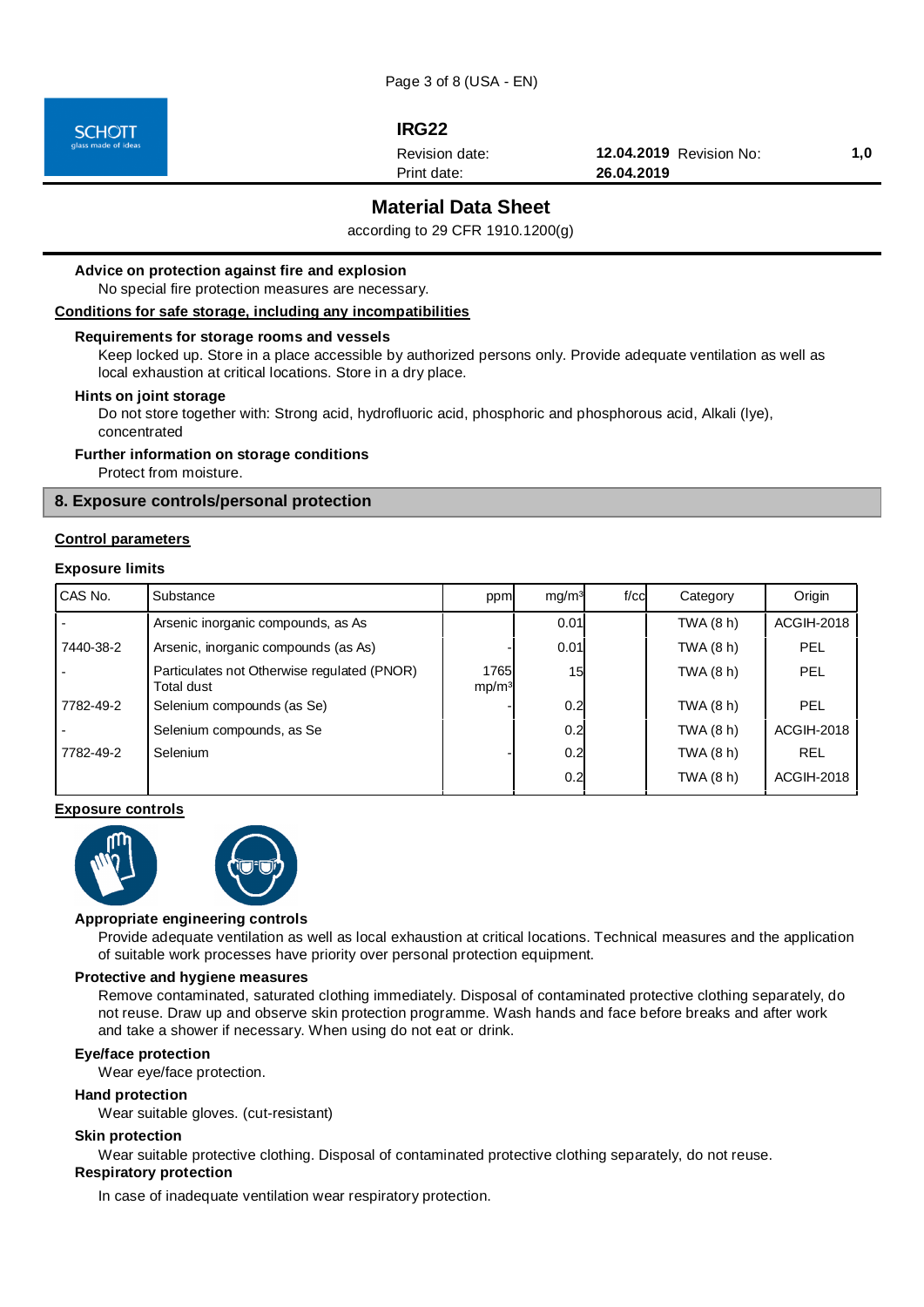

I

# **IRG22**

Revision date:

Print date:

**12.04.2019** Revision No: **1,0 26.04.2019**

# **Material Data Sheet**

according to 29 CFR 1910.1200(g)

| <b>Environmental exposure controls</b><br>Do not allow to enter into surface water or drains.                   |                                                             |                    |  |  |
|-----------------------------------------------------------------------------------------------------------------|-------------------------------------------------------------|--------------------|--|--|
| 9. Physical and chemical properties                                                                             |                                                             |                    |  |  |
| Information on basic physical and chemical properties                                                           |                                                             |                    |  |  |
| Physical state:<br>Color:<br>Odor:                                                                              | solid<br>colorless / coloured<br>odorless                   |                    |  |  |
|                                                                                                                 |                                                             | <b>Test method</b> |  |  |
| pH-Value:                                                                                                       | 7,0 (on solid) OECD 122                                     |                    |  |  |
| Changes in the physical state<br>Initial boiling point and boiling range:<br>glass transition temperature (Tg): | not determined                                              | 368 °C ISO 7884-8  |  |  |
| Flash point:                                                                                                    | not applicable                                              |                    |  |  |
| Flammability<br>Solid:<br>Gas:                                                                                  | not applicable<br>not applicable                            |                    |  |  |
| <b>Explosive properties</b><br>The product is not: Explosive.                                                   |                                                             |                    |  |  |
| Lower explosion limits:<br>Upper explosion limits:                                                              | not applicable<br>not applicable                            |                    |  |  |
| Ignition temperature:                                                                                           | not applicable                                              |                    |  |  |
| <b>Auto-ignition temperature</b><br>Solid:<br>Gas:                                                              | not applicable<br>not applicable                            |                    |  |  |
| Decomposition temperature:                                                                                      | > 500 °C                                                    |                    |  |  |
| <b>Oxidizing properties</b><br>Not oxidising.                                                                   |                                                             |                    |  |  |
| Vapor pressure:                                                                                                 | up to Tg no significant vapor pressure is to be<br>expected |                    |  |  |
| Density (at 20 °C):                                                                                             | 4,41 $g/cm3$                                                |                    |  |  |
| Water solubility:<br>Solubility in other solvents<br>Not oxidising.                                             | Immiscible                                                  |                    |  |  |
| Partition coefficient:                                                                                          | The substance is not soluble in water.                      |                    |  |  |
| Viscosity / dynamic:                                                                                            | not applicable (solid)                                      |                    |  |  |
| Viscosity / kinematic:                                                                                          | not applicable (solid)                                      |                    |  |  |
| Vapor density:                                                                                                  | not applicable                                              |                    |  |  |
| Evaporation rate:                                                                                               | not applicable                                              |                    |  |  |
| Other information<br>Odor threshold: not determined                                                             |                                                             |                    |  |  |
|                                                                                                                 |                                                             |                    |  |  |

# **10. Stability and reactivity**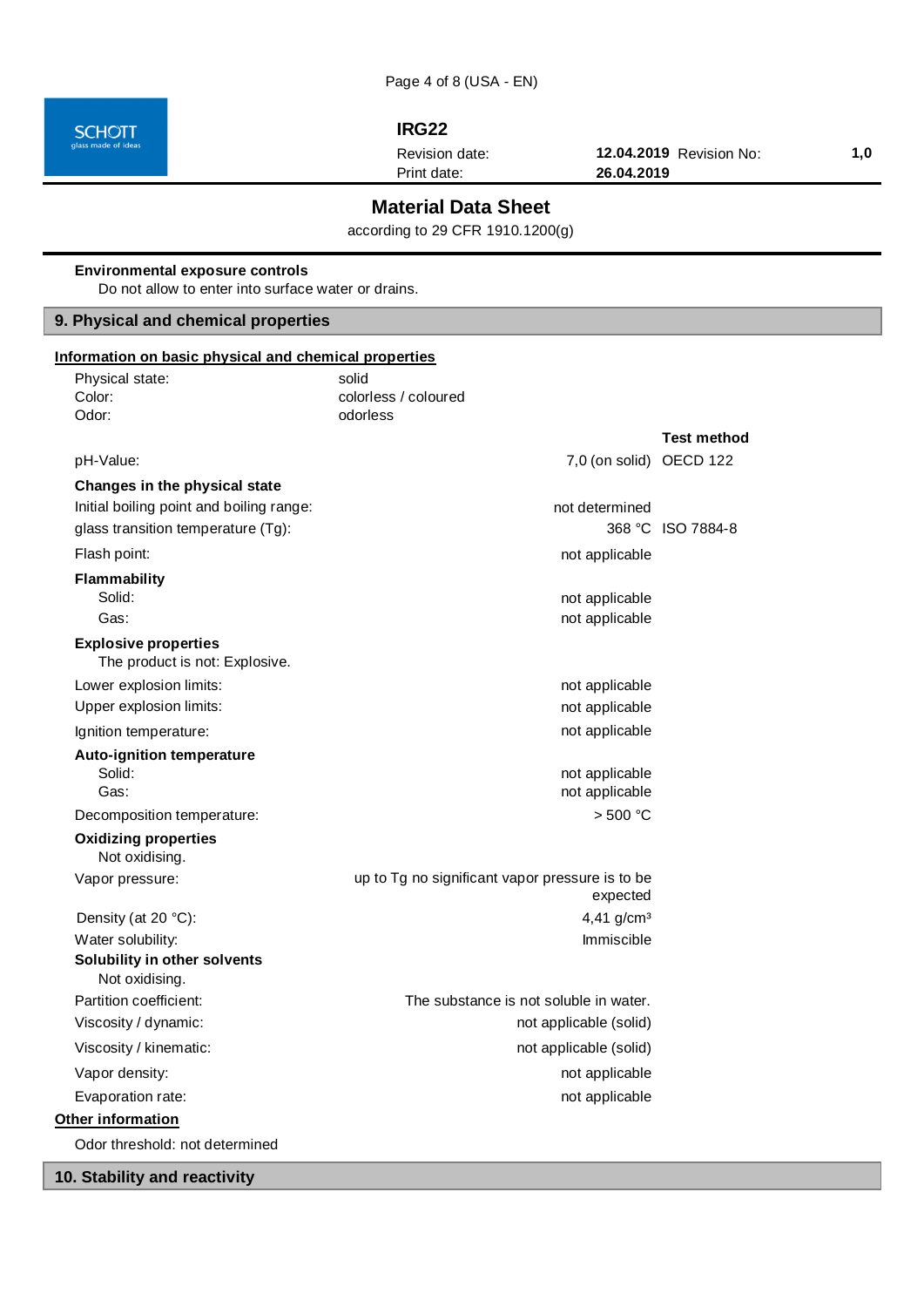

# **IRG22**

Revision date:

Print date:

**12.04.2019** Revision No: **1,0 26.04.2019**

# **Material Data Sheet**

according to 29 CFR 1910.1200(g)

#### **Reactivity**

No hazardous reaction when handled and stored according to provisions.

## **Chemical stability**

Stability: Stable

The product is stable under storage at normal ambient temperatures. Decompostion takes place from temperatures above: 368 °C (glass transition temperature)

**Possibility of hazardous reactions**

Hazardous reactions: May occur

Reacts with : Strong acid, hydrofluoric acid, phosphoric and phosphorous acid, Alkali (lye), concentrated

#### **Conditions to avoid**

**Humidity** 

Temperature > glass transition temperature (Formation of: Metal oxide smoke, toxic)

# **Incompatible materials**

Strong acid, hydrofluoric acid, phosphoric and phosphorous acid, Alkali (lye), concentrated

#### **Hazardous decomposition products**

Metal oxide smoke, toxic (Temperature > glass transition temperature)

#### **11. Toxicological information**

# **Information on toxicological effects**

#### **Route(s) of Entry**

dermal, Inhalation (particulates and dust), Eye contact (particulates and dust)

#### **Acute toxicity**

Based on available data, the classification criteria are not met.

The toxicological potential of glasses results from the bioavailability of individual components when used improperly. This is determined by the bioaccessibility test according to Fraunhofer. It is a leaching method of the material performed in 5 artificial body fluids.

Acute oral toxicity: no bioaccessibility detected

Acute dermal toxicity: no bioaccessibility detected

#### Acute inhalation toxicity: no bioaccessibility detected

### **Irritation and corrosivity**

Based on available data, the classification criteria are not met.

Skin corrosion/irritation: pH: 7,0 (OECD 122)

Result / evaluation: Not an irritant.

Serious eye damage/irritation: pH: 7,0 (OECD 122) Result / evaluation: Not an irritant.

#### **Sensitizing effects**

Based on available data, the classification criteria are not met.

#### **Carcinogenic/mutagenic/toxic effects for reproduction**

Based on available data, the classification criteria are not met.

#### **Specific target organ toxicity (STOT) - single exposure**

Based on available data, the classification criteria are not met.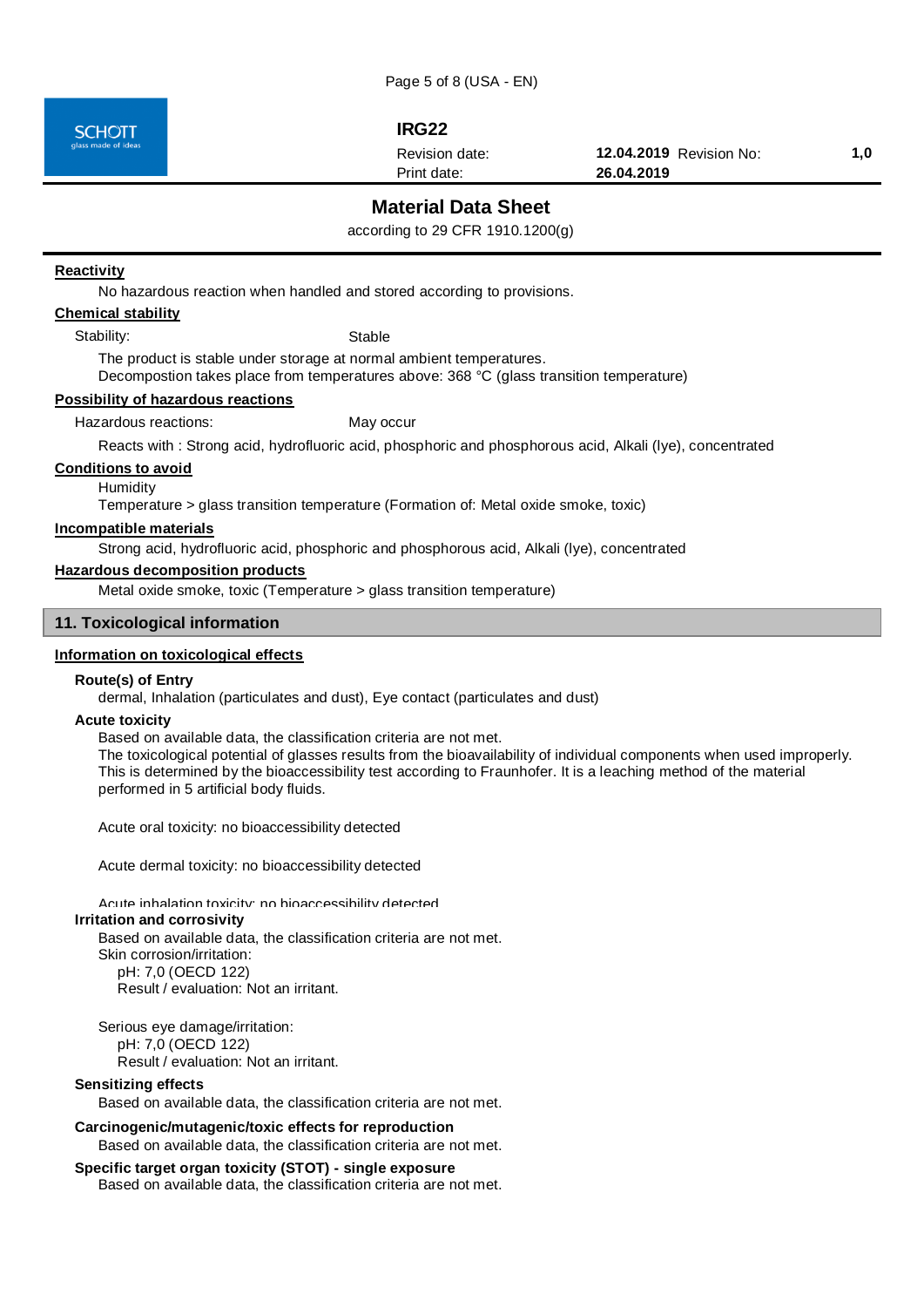Page 6 of 8 (USA - EN)

**SCHOTT** 

# **IRG22**

Print date: Revision date:

**12.04.2019** Revision No: **1,0 26.04.2019**

**Material Data Sheet**

according to 29 CFR 1910.1200(g)

# **Specific target organ toxicity (STOT) - repeated exposure**

|                                                                                               | Based on available data, the classification criteria are not met.                                                                             |  |
|-----------------------------------------------------------------------------------------------|-----------------------------------------------------------------------------------------------------------------------------------------------|--|
| Carcinogenicity (OSHA):                                                                       | Arsenic compounds, inorganic is listed.                                                                                                       |  |
| Carcinogenicity (IARC):                                                                       | Arsenic compounds, inorganic is listed in group 1. Selenium (CAS 7782-49-2) is<br>listed in group 3. Selenium compounds is listed in group 3. |  |
| Carcinogenicity (NTP):                                                                        | Arsenic compounds, inorganic is listed in group Known.                                                                                        |  |
| <b>Aspiration hazard</b><br>Based on available data, the classification criteria are not met. |                                                                                                                                               |  |

## **12. Ecological information**

## **Ecotoxicity**

The ecotoxicological effect of glasses is determined by the ecological accessability of hazardous substances that can be released under environmental conditions from the glass matrix. For characterization, the OECD29 test is used. In the evaluation, the leachable hazardous substance content, in relation to the total amount of the per se non-hazardous glass, is treated as a standard mixture proportion and classified accordingly.

Result / evaluation: no bioaccessibility detected

The product is not: Ecotoxic.

# **Persistence and degradability**

The product has not been tested.

#### **Bioaccumulative potential**

The product has not been tested.

#### **Mobility in soil**

The product has not been tested.

## **Other adverse effects**

No information available.

#### **Further information**

Avoid release to the environment.

## **13. Disposal considerations**

## **Waste treatment methods**

## **Advice on disposal**

Do not allow to enter into surface water or drains. Neither the product nor the residues from the processing. Dispose of waste according to applicable legislation.

#### **Contaminated packaging**

Dispose of waste according to applicable legislation.

#### **14. Transport information**

# **US DOT 49 CFR 172.101**

**Marine transport (IMDG)**

**Air transport (ICAO-TI/IATA-DGR)**

**Proper shipping name:** No dangerous good in sense of this transport regulation.

**UN number:** No dangerous good in sense of this transport regulation. **UN proper shipping name:** No dangerous good in sense of this transport regulation. **Transport hazard class(es):** No dangerous good in sense of this transport regulation. **Packing group:** No dangerous good in sense of this transport regulation.

**UN number:** No dangerous good in sense of this transport regulation.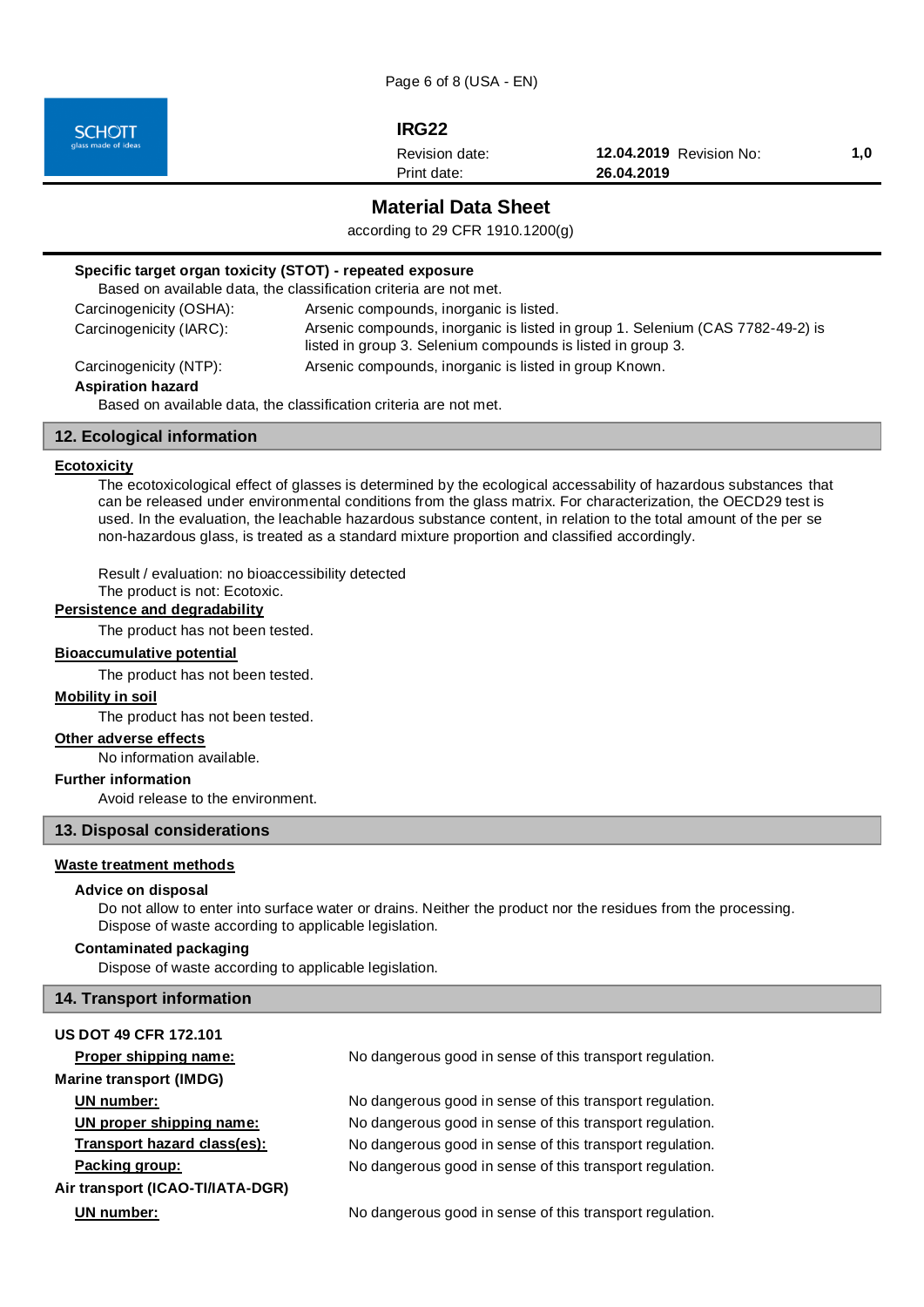Page 7 of 8 (USA - EN)

**IRG22**

Print date: Revision date: **12.04.2019** Revision No: **1,0 26.04.2019**

# **Material Data Sheet**

according to 29 CFR 1910.1200(g)

| UN proper shipping name:                                                                                                                                                       | No dangerous good in sense of this transport regulation.                   |  |  |
|--------------------------------------------------------------------------------------------------------------------------------------------------------------------------------|----------------------------------------------------------------------------|--|--|
| Transport hazard class(es):                                                                                                                                                    | No dangerous good in sense of this transport regulation.                   |  |  |
| Packing group:                                                                                                                                                                 | No dangerous good in sense of this transport regulation.                   |  |  |
| <b>Environmental hazards</b>                                                                                                                                                   |                                                                            |  |  |
| ENVIRONMENTALLY HAZARDOUS:                                                                                                                                                     | no                                                                         |  |  |
| <b>Special precautions for user</b>                                                                                                                                            |                                                                            |  |  |
| No information available.                                                                                                                                                      |                                                                            |  |  |
| Transport in bulk according to Annex II of MARPOL 73/78 and the IBC Code                                                                                                       |                                                                            |  |  |
| not applicable                                                                                                                                                                 |                                                                            |  |  |
| 15. Regulatory information                                                                                                                                                     |                                                                            |  |  |
| <b>U.S. Regulations</b>                                                                                                                                                        |                                                                            |  |  |
| <b>National Inventory TSCA</b>                                                                                                                                                 |                                                                            |  |  |
| CAS No. 92128-37-5: Glass, nonoxide, chemicals: No.                                                                                                                            |                                                                            |  |  |
| National regulatory information                                                                                                                                                |                                                                            |  |  |
| RA Section 302 Extremely hazardous substances:                                                                                                                                 |                                                                            |  |  |
| Arsenic trioxide (1327-53-3): Reportable quantity = 1 lbs., Threshold planning quantity = $100/10,000$ lbs.<br>RA Section 304 CERCLA:                                          |                                                                            |  |  |
| Selenium (7782-49-2): Reportable quantity = 100 (45.4) lbs. (kg)                                                                                                               |                                                                            |  |  |
| Arsenic trioxide (1327-53-3): Reportable quantity = $1$ (0.454) lbs. (kg)                                                                                                      |                                                                            |  |  |
| Selenium compounds (-): Reportable quantity = $&$                                                                                                                              |                                                                            |  |  |
| RA Section 313 Toxic release inventory:                                                                                                                                        |                                                                            |  |  |
| Selenium (7782-49-2): De minimis limit = $1.0$ %, Reportable threshold = Standard<br>Arsenic trioxide (1327-53-3): De minimis limit = $0.1$ %, Reportable threshold = Standard |                                                                            |  |  |
| Selenium compounds $(-)$ : De minimis limit = 1.0 %, Reportable threshold = Standard                                                                                           |                                                                            |  |  |
| an Air Act Section 112(b):                                                                                                                                                     |                                                                            |  |  |
|                                                                                                                                                                                | Selenium (7782-49-2), Arsenic trioxide (1327-53-3), Selenium compounds (-) |  |  |

# **State Regulations**

**SCHOTT** 

## **Safe Drinking Water and Toxic Enforcement Act of 1986 (Proposition 65, State of California)**

This product can not expose you to chemicals known to the State of California to cause cancer, birth defects or other reproductive harm.

#### **Additional information**

To follow: 29 CFR Part 1910.1018 (Inorganic arsenic)

# **16. Other information**

| <b>Hazardous Materials Information Label (HMIS)</b> |            |
|-----------------------------------------------------|------------|
| Health:                                             |            |
| Flammability:                                       | O          |
| Physical Hazard:                                    | 0          |
| <b>NFPA Hazard Ratings</b>                          |            |
| Health:                                             | 1          |
| Flammability:                                       | Ω          |
| Reactivity:                                         | Ω          |
| Unique Hazard:                                      |            |
| Revision date:                                      | 12.04.2019 |
| Revision No:                                        | 1.0        |